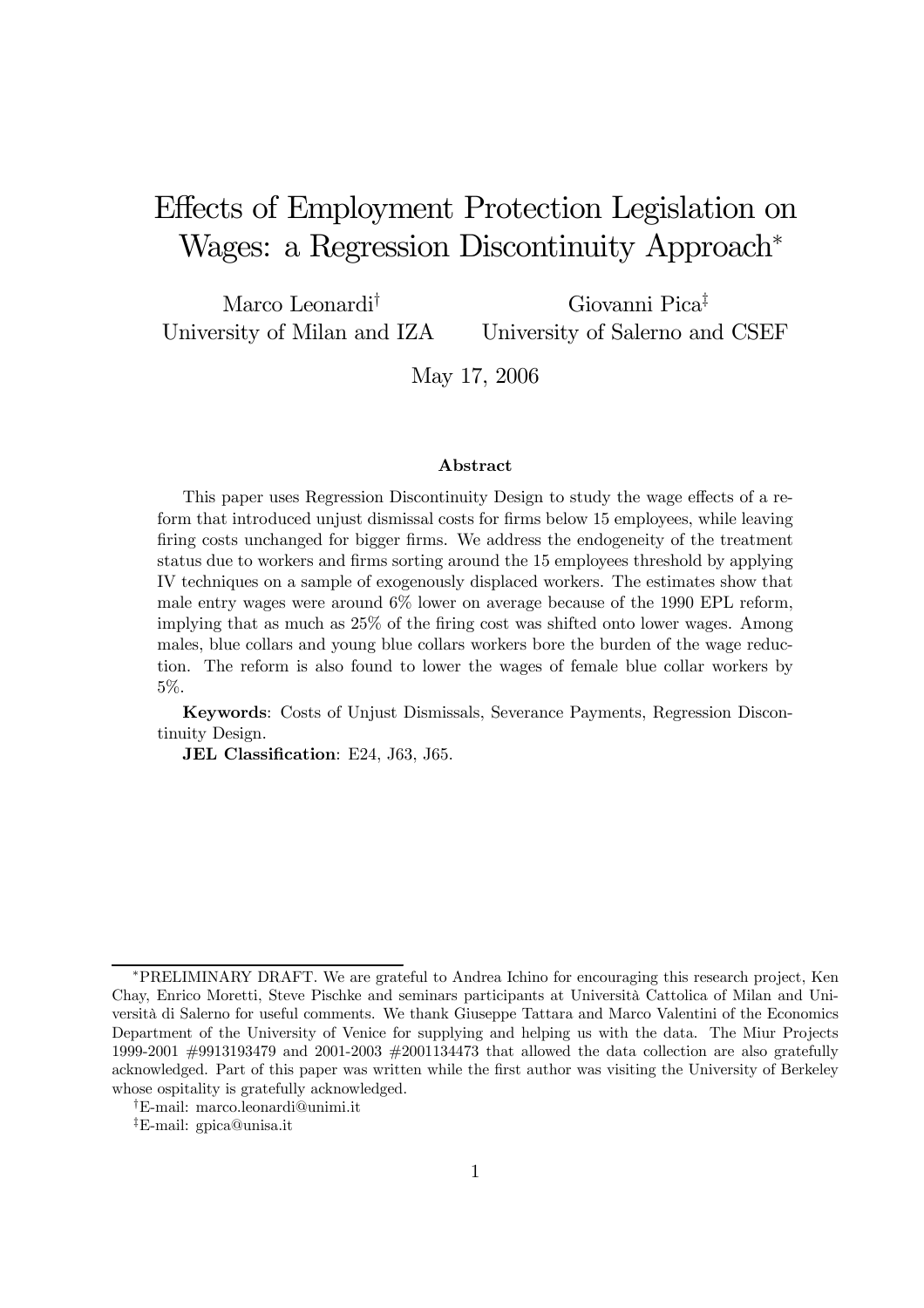### 1 Introduction

Employment Protection Legislation (EPL) is a set of laws which rules the dismissal of employees. Many papers have studied the effect of changes in EPL on employment and job flows. This paper studies the effect of EPL on the distribution of wages.

The firing cost consists of a transfer from the employer to the employee (severance payment) and a tax (e.g. the trial costs). While the tax part of the firing cost cannot be part of the negotiations between employers and employees, it is known since the work of Lazear (1990) that the transfer part of EPL can be undone by changes in wages in a flexible wage framework. The firm reduces the entry wage of a worker by an amount equal to the expected present value of the future severance payment and leaves the cumulative wage bill unchanged. Thus the theory predicts that entry wages decrease.

We test this theoretical result – typically named "bonding critique" – using a natural experiment from Italy. In 1990, Italy introduced a labour market reform which increased employment protection for workers employed under permanent contracts in firms with fewer than 15 employees relative to those in firms with more than 15 employees. The reform increased the severance payment (i.e. the transfer part of firing costs) of workers in firms below 15 employees from zero to between 2.5 and 6 months of pay. Although EPL is still stricter in firms with more than 15 employees, the reform narrows the gap between employment security provisions guaranteed in firms above and below 15 employees.

We identify the effects of employment protection legislation on wages through a Regression Discontinuity Design (RDD). In a classical randomized experiment, RD design involves a dichotomous treatment that is a deterministic function of a single variable (in our case the firm size threshold of 15). The identification assumption is essentially that the average outcome for individuals marginally above the threshold represents a valid counterfactual for the treated group just below the threshold. The identification assumption in RD implies that close to the threshold all variables determined prior to assignment will be independent of treatment status.

For the applied researcher, there are two limitations to this assumption. First, the assumption that the average outcome for individuals marginally below the threshold represents a valid counterfactual for the treated group just above the threshold is fundamentally untestable. Empirical researchers assess the validity of their RDD by comparing the means of the predetermined variables conditional on treatment around the threshold, but of course they cannot compare differences in unobservable variables. Secondly in many instances individuals have some influence over their treatment status i.e. the experiment is not randomized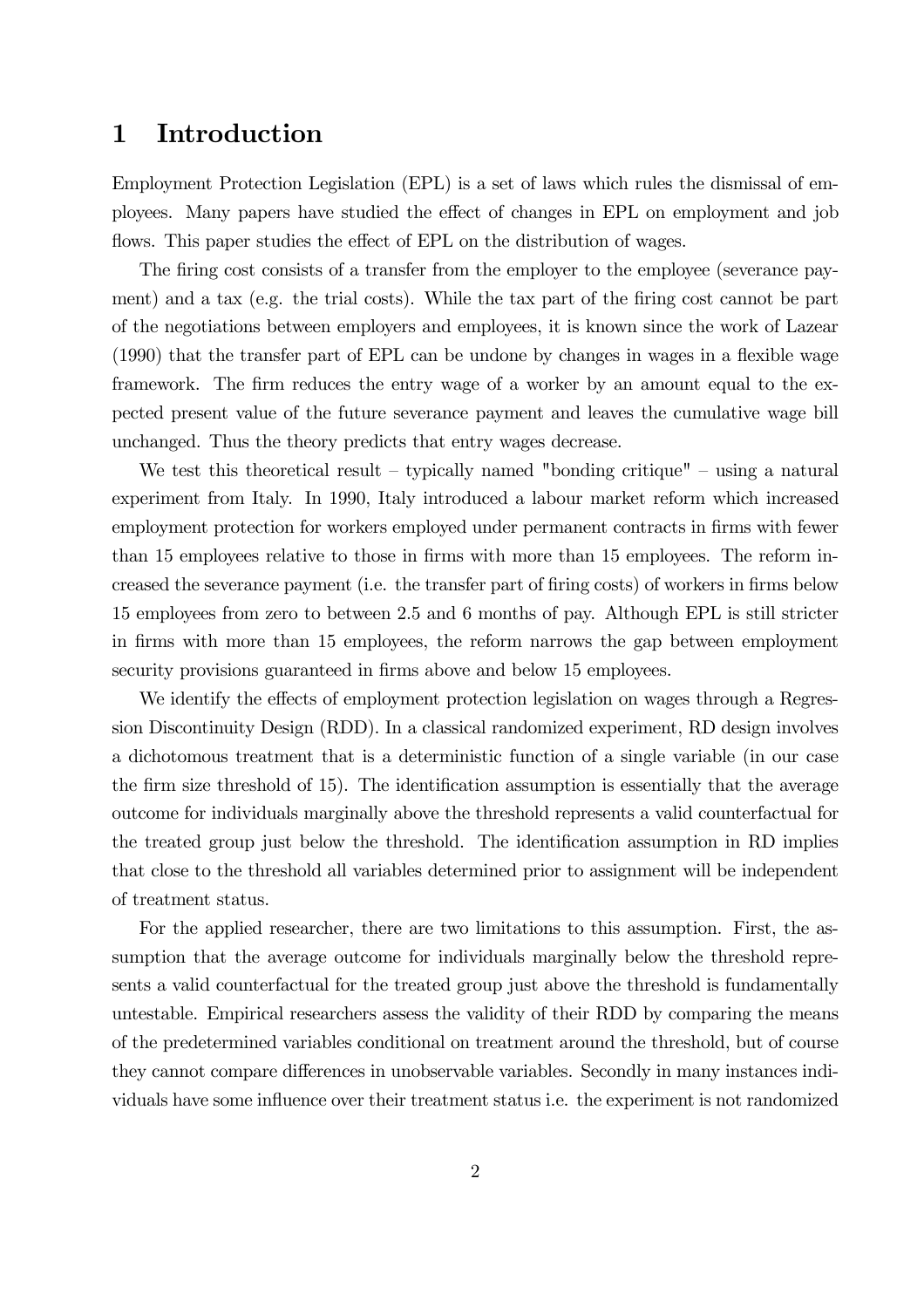and treatment is endogenous.

Regarding the first limitation of the RDD design, we have an advantage with respect to RDD studies which compare different groups around the threshold in that we can exploit the time dimension of the reform. We essentially compare wages of individuals who work in firms just below the 15 employees threshold with wages of individuals who work in firms just above the 15 employees threshold, before and after the reform. Exploiting the temporal variation in EPL which affected differentially small and large firms, we are able to control for time-invariant unobservable differences in the two groups of firms.

One natural concern in our case is the endogeneity of the treatment status. One may think that both firms and workers sort above and below the threshold according to their preferences. In fact, if there are benefits to receiving the treatment, it is natural to expect those who gain the most to select themselves into the treatment group. Firms which were smaller than 15 before the reform may have been induced to grow bigger than 15 because of the EPL reform. In the same way workers with different preferences over a menu of employment protection and wages may have been induced to move from a firm bigger than 15 to a firm smaller than 15 (or viceversa) because of the EPL reform.

In the course of the empirical analysis we try to address the sorting of workers and firms into the treatment status. To address the latter, we instrument firm size with firm size in year 1989, when the reform was not in place and arguably unexpected. To try and (partially) address the sorting of workers we look at exogenously displaced workers in the hope that their allocation in firms below or above the threshold is "more random" than the allocation of those who voluntarily change firms. To define the displaced workers we identify all plant closings in the dataset and look at wages of those workers who were displaced due to plant closings in the two years preceding the reform and were presumably looking for work before the reform took place.<sup>1</sup>

Our empirical analysis uses administrative data from the Italian Social Security Institute (INPS) for the Italian provinces of Vicenza and Treviso. The dataset is an employer-employee panel reporting, among other information, the firm yearly average number of employees, the workers yearly wage and the number of paid weeks as well as other individual characteristics. Although the data refer only to two Italian provinces, it contains the entire population of workers and firms allowing us to define displaced workers due to plant closings and to apply IV techniques to firm size tracing firms back in time even after the worker left. Vicenza and Treviso are provinces of Northern Italy of particular interest for the analysis of the effects of EPL on wages of small vs big firms of because of the high concentration of small firms.

<sup>&</sup>lt;sup>1</sup>This identification strategy follows Jacobson, Lalonde, and Sullivan (1993).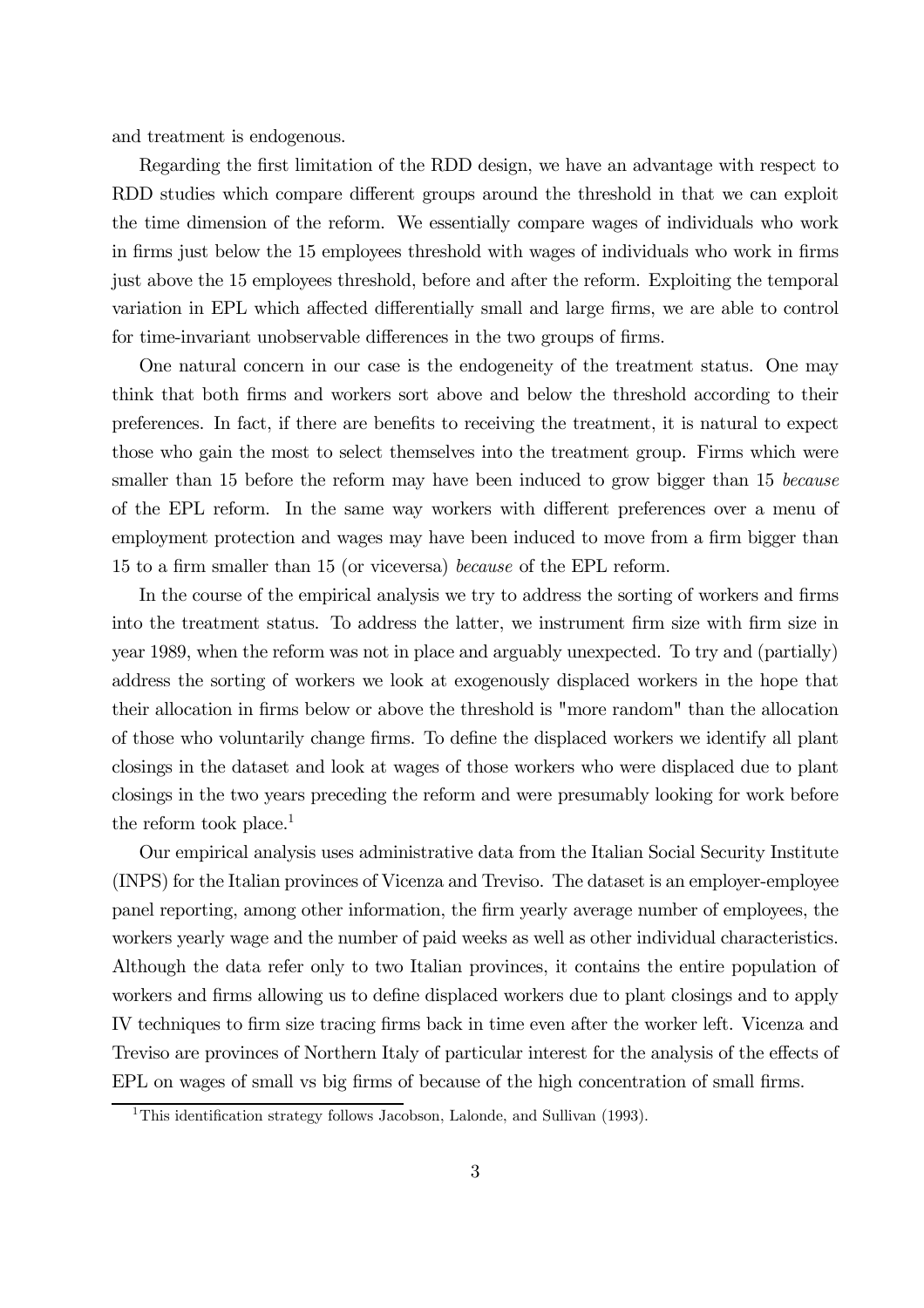Our results are easy to summarize. We first define a sample of new hires as those workers with a valid wage who are newly hired in a firm in the current year. OLS results on the sample of new hires show an insignificant effect of the reform on wages. However, identification on this sample implies that the treatment assignment to a firm smaller than 15 is independent of the EPL reform. We then move to a sample of displaced workers due to plant closings i.e. of workers with a valid wage who are newly hired in a firm in the current year but were displaced due to plant closing in the previous two years. We consider that this group of displaced workers who presumably were looking for work before the reform took place and found a job after the reform are more unlikely to sort themselves in the treatment group because of the reform. The estimates obtained on the "Sample of Displaced" indicate that average wages of blue collar males decreased by about 3% after the reform in small firms relative to large firms. These estimates are robust to the inclusion among the regressors of polynomials of various orders in firm size (separately for each side of the threshold) and to the inclusion of industry fixed effects, region and time effects and various individual characteristics thus confirming the validity of the RDD design. The point estimates imply a decrease of more than 7% for young blue collar males (less than 30 years old). No significant effects are found on the sample of displaced females.

The OLS estimates are complemented with IV estimates. The increase in EPL in 1990 applied only to firms with fewer than 15 workers. However, it is possible that marginal firms which kept their size just below 15 before the reform to avoid strict EPL rules, increased their size because of the reform. To control for the possible endogeneity of firm size, we instrument the treatment status with the size of the same firms in year 1989 when the reform was still unexpected. The IV results indicate that the reform had a significative negative impact on the wages of displaced workers of 6.7%. In particular, the wages of blue collar and young blue collar males decreased respectively by as much as 9.1% and 10.1%. The IV estimates also suggest a negative effect of the EPL reform on the wages of blue collar females of as much as 5%.

### 1.1 Previous Literature

Previous literature on Italy has studied the effects of EPL comparing the different firing costs regimes that apply to firms below and above 15 employees. Among these papers, Boeri and Jimeno (2003) assess the effect of EPL on lay-off probabilities. Borgarello, Garibaldi and Pacelli (2002), and Schivardi and Torrini (2004) evaluate the effects of EPL on the size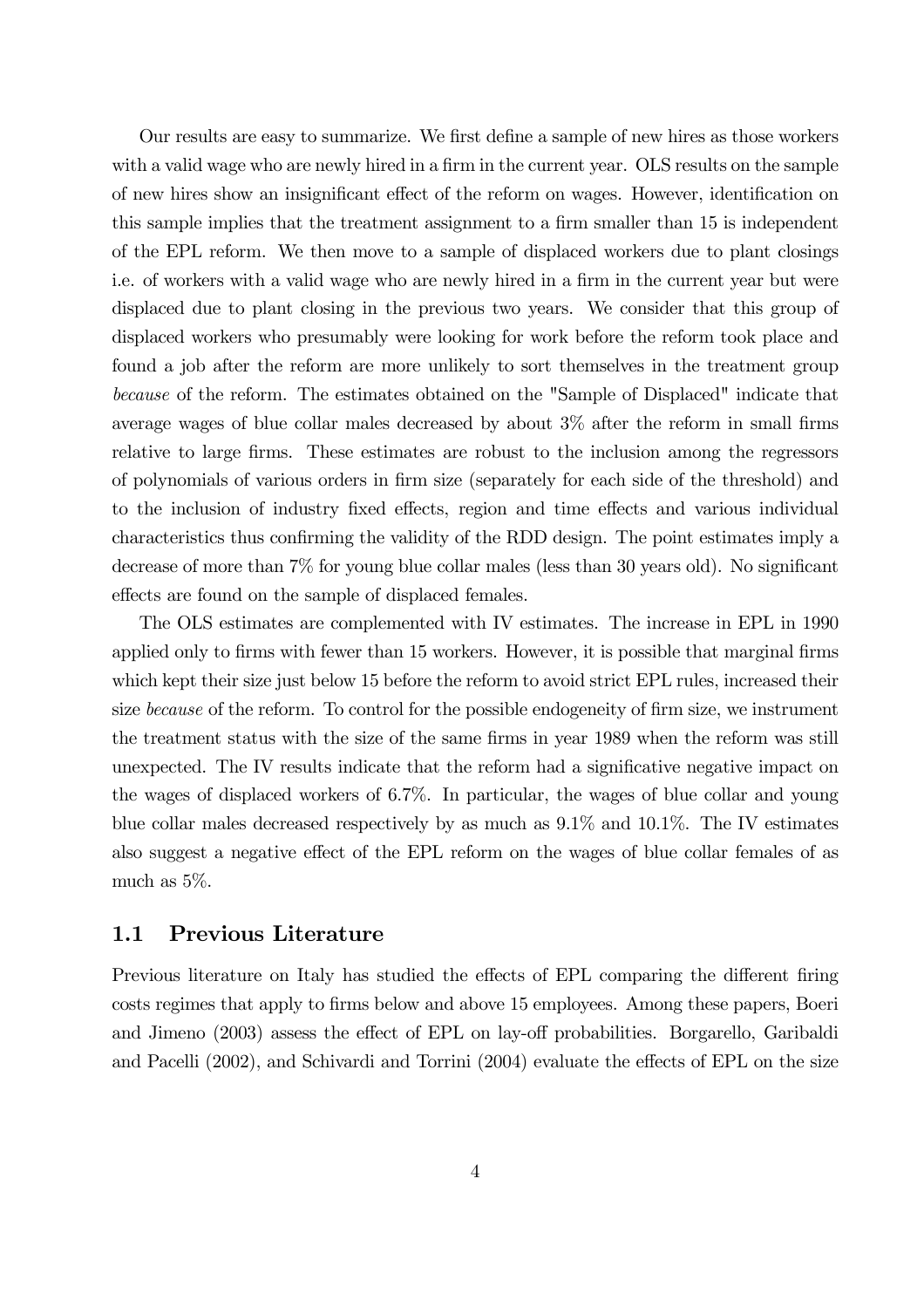distribution of Italian firms.<sup>2</sup> Comparing firms above and below the 15 employees threshold, however, may lead to biased results in case small and large firms differ along dimensions not observable to the econometrician (like, for example, different costs of capital due to the different impact of borrowing constraints on firms of different size).

Kugler and Pica (2004) exploit the differential change in firing costs for unfair dismissals in large and small firms after 1990 and adopt a difference-in-difference approach to look at the effects of changes in EPL on job and workers flows. Kugler and Pica work on an administrative dataset representative of the Italian economy. In this paper we look at the effects of EPL changes on the wage distribution using a different dataset which refers only to two Italian provinces Vicenza and Treviso but contains the entire population of workers and firms allowing us to apply IV techniques. Vicenza and Treviso are provinces of Northern Italy of particular interest for this type of analysis because of the high concentration of small firms.

The rest of the paper is organized as follows. Section 2 describes how firing restrictions evolved in Italy. Section 3 describes the dataset and the sample selection rules. Section 4 explains the identification strategy used to evaluate the impact of EPL on the wage distribution. Section 5 presents OLS and IV estimates of the impact of increased strictness of employment protection in small firms in Italy after 1990 on average wages and the wage distribution. Section 6 concludes.

## 2 The evolution of Employment Protection Regulations in Italy

Over the years the Italian legislation ruling unfair dismissals has varied a lot. Both the magnitude of the firing cost and the coverage of the firms subject to the restrictions have gone through extensive changes.

Dismissals were first regulated in Italy in 1966 through Law 604, which established that, in case of unfair dismissal, employers had the choice to either hire back workers or pay severance, which depended on tenure and firm size. Severance pay for unfair dismissals ranged between 5 and 8 months for workers with less than two and a half years of tenure, between 5 and 12 months for those between two and a half and 20 years of tenure, and between 5 and 14 months for workers with more than 20 years of tenure in firms with more than 60 employees. Firms with fewer than 60 employees had to pay half the severance paid

<sup>&</sup>lt;sup>2</sup>Borgarello, Garibaldi and Pacelli (2002) also exploit the temporal variation in EPL but they look at firm size effects.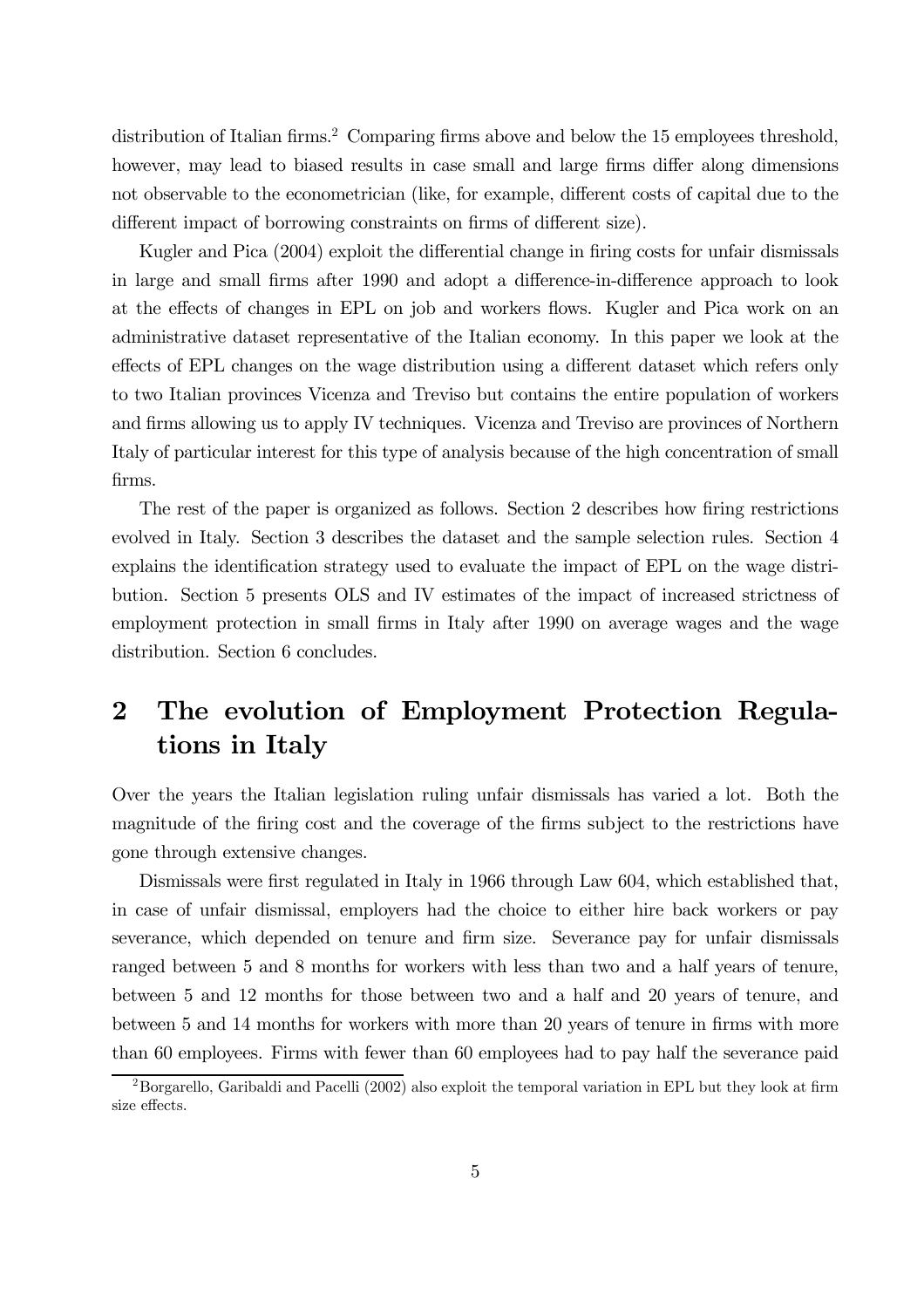by firms with more than 60 employees, and firms with fewer than 35 workers were completely exempt.3

In 1970, the Statuto dei Lavoratori (Law 300) established that all firms with more than 15 employees had to reinstate workers and pay their foregone wages in case of unfair dismissals. Firms with fewer than 15 employees remained exempt.

Finally, Law 108 was introduced in July 1990 restricting dismissals for permanent contracts. In particular, this law introduced severance payments of between 2.5 and 6 months pay for unfair dismissals in firms with fewer than 15 employees. Firms with more than 15 employees still had to hire back workers and pay foregone wages in case of unfair dismissals.4 This means that the cost of unfair dismissals for firms with fewer than 15 employees increased relative to the cost for firms with more than  $15$  employees after  $1990$ .<sup>5</sup> Next section explains how we identify the impact of job security provisions on wages exploiting the differential change in dismissal costs that occurred in 1990.

### 3 Data description

The longitudinal panel is constructed from the administrative records of the Italian Social Security System (Inps). It refers to the entire population of employees and workers in two provinces, Treviso and Vicenza, of an Italian region, Veneto.<sup>6</sup>

The database covers each plant and each individual employed in the private sector. It includes information on all plants and employees working at least one day in those plants from 1984 to 1994.<sup>7</sup> The unit of observation is the employer-day. Employers are identified by their identification number.

The data set includes individual longitudinal records generated using social security numbers. However, since the INPS collects information on private sector employees for the purpose of computing retirement benefits, employees are only followed through their employment spells. The data, thus, stops following individuals who move into self-employment, the public

<sup>&</sup>lt;sup>3</sup>See Boeri and Jimeno (2003) for a theoretical explanation of why these exemptions may be in place.

<sup>&</sup>lt;sup>4</sup>Notice that this change in EPL concerned the transfer part of EPL (severance payments). Overall, the transfer part has been estimated at 80% of the total firing cost (Garibaldi and Violante, 2005).

 $5$ Overall, Italy, together with other Southern European countries, is considered one of the strictest countries in terms of employment protection legislation. See, for instance, Lazear (1990), Bertola (1990), OECD's Employment Outlook (1999) and Nicoletti, Scarpetta and Boylaud (2000).

 $6$ The two provinces are located in the North-eastern part of the country. The overall population was 1.6 million people as of the 2001 Population Census. In general, the Italian North-East is characterized by small firm size and tight labor markets. In year 2000 GDP per capita was  $22,400 \in 20\%$  higher than the national average. The two provinces account for 3.3% of the Italian GDP.

<sup>7</sup>Data are collected independently of the workers place of residence and take into account also the occupational spells out of Treviso and Vicenza.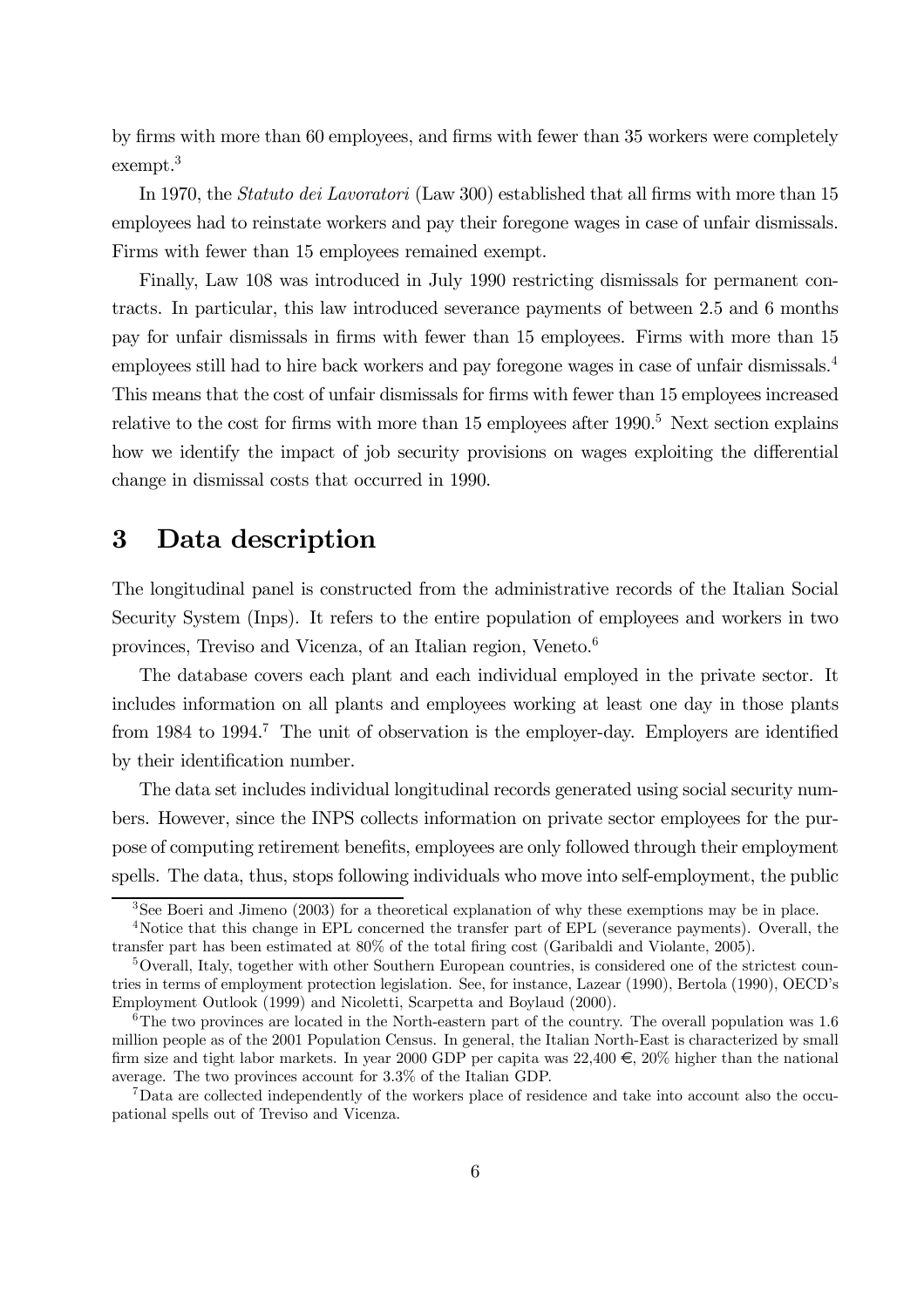sector, the agricultural sector, the underground economy, unemployment, and retirement.

The data set is, thus, an employer-employee panel with information on workers and firm characteristics. In particular, the data includes information on employees' age, gender, occupation (blue collar-white collar), yearly wage, number of paid weeks, and type of contract (permanent-temporary), and information on firms' location, sector of employment, average number of employees and date of closure.<sup>8</sup>

### 3.1 Sample selection rules

In order to preserve sample size we focus on the years 1986-1994. We remove year 1990 because the reform occurred in the month of July and the wages of year 1990 are likely to be a mixture of pre-reform and post-reform wages. Since we are interested in the relative wages in firms close to the threshold, we eliminate all firms smaller than 10 and larger than 20, to preserve the comparability of treatment and control groups. In the course of the paper we use weekly wages. We eliminate the upper and lower  $1\%$  of the wage distribution in each year. For the cases of multiple individual spells in the same year we keep only the longest spell.

### 4 Identification strategy

In order to identify the impact of dismissal costs on the wage distribution, we compare the change in mean wages paid by firms just below 15 employees before and after the 1990 reform to the change in mean wages paid by firms just above 15 employees. Lazear's theory indicates that the effect of EPL is more plausibly found on entry wages which are reduced of an amount equal to the present value of the future severance payment. The wages of the insiders are more likely to be insulated because of contractual rigidities.

The RDD strategy to identify the impact of the change in dismissal costs is illustrated in Figure 1. The figure considers a sample of movers, i.e. a sample of workers appearing for the first time in a given firm coming either from another firm or from outside the sample. Figure 1 plots the mean wage against firm size before (1986-1989) and after the reform (1991-1994). The mean is estimated non parametrically separately for each side of the threshold. The RD design identifies the effect of EPL on wages as the difference between average wages of firms above and below the 15 employees threshold before and after the reform.

<sup>&</sup>lt;sup>8</sup>The data also allow to spot false closures (e.g. closures due mergers or acquisitions). Any time more than 80% of the employees of the closing firm are found in another firm, the episode is not considered a closure.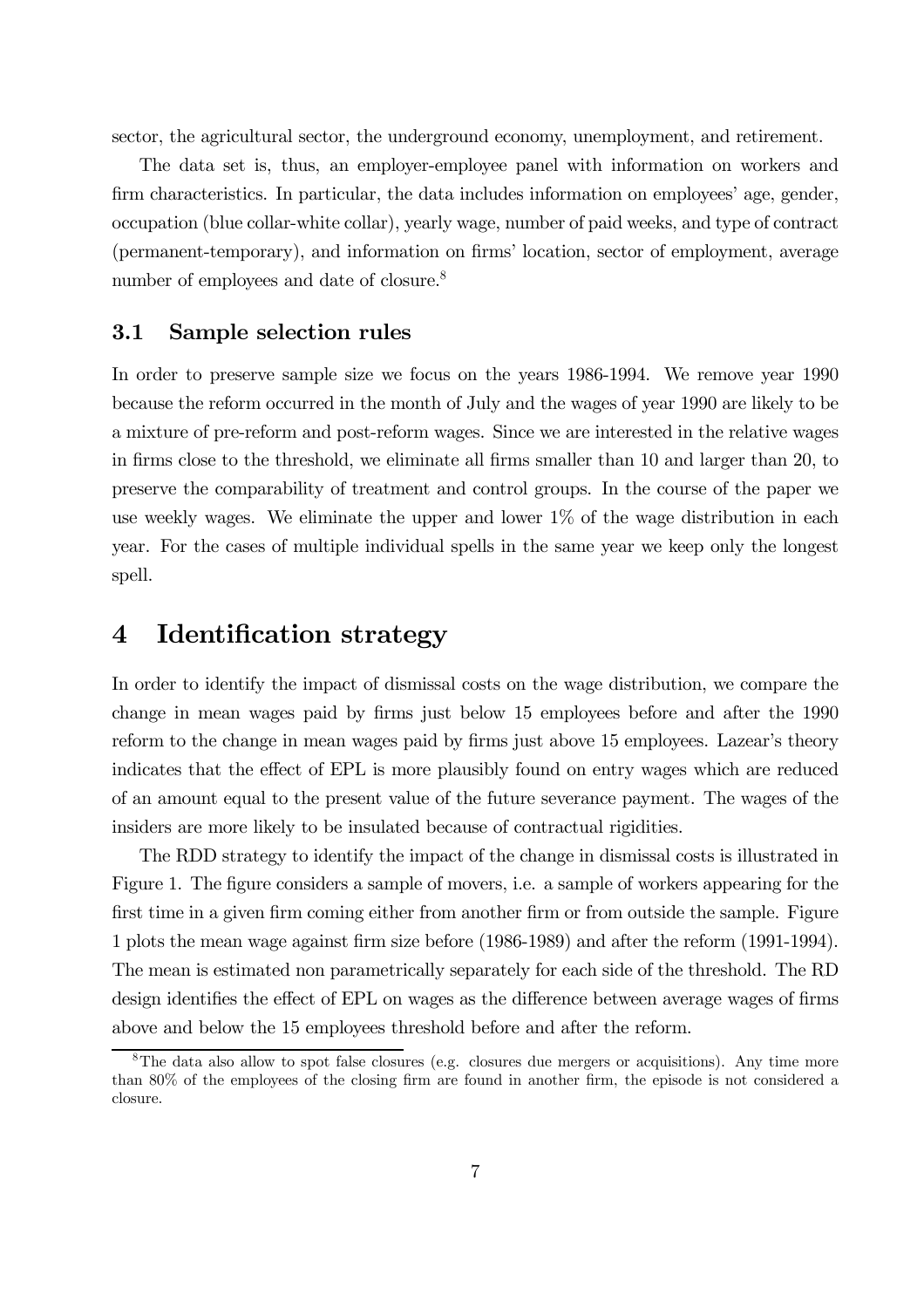Figure 1 hardly shows any discontinuity at the 15 employees threshold, neither before nor after 1990. However, the evidence of a smooth relationship between firm size and wages both before and after the 1990 EPL reform does not rule out completely the presence of an effect of EPL on wages. As noticed in the introduction, it is reasonable to believe that the EPL reform induced both firms and workers to sort around the 15 employees threshold. The reform changed the menu of job security and wages in small vs. large firms thus changing the incentives to work in a small (as a opposed to a large) firm. In other words, if workers can influence their own treatment status (and voluntary changers presumably choose the firm they move into), this violates the assumption of random assignment and possibly biases the results.

In the attempt of minimizing the bias due to workers' self-selection in the treatment status, we estimate the RD on a sample of exogenously displaced workers. To define the displaced workers we identify all plant closings in the dataset and look at wages of those who were displaced due to plant closings in the two previous years and presumably were looking for work before the reform took place. Similarly to Jacobson, Lalonde, and Sullivan (1993) the idea is that exogenously displaced workers who were looking for work before the reform took place are less likely than those who voluntarily change firm to sort themselves in firms around the threshold only because of the reform.

Figure 2 plots the relationship between wages and firm size for a sample of displaced workers. The upper panel of figure 2 refers to blue collar displaced workers and shows a discontinuous jump in the relationship between firm size and wages right at the 15 employees threshold after the reform. The lower panel refers to young (below 30 years old) blue collars and shows a similar breakdown of the relationship at the 15 employees threshold after the reform. The evidence of figure 2 is consistent with the hypothesis that after the reform workers in firms smaller than 15 obtained lower wages in exchange of higher employment protection.

Our RRD-based empirical strategy aims at measuring the size of the discontinuity after the reform relative to the pre-reform period. Our first set of estimates focuses on movers and neglects both workers and firms sorting. The second set of estimates looks at displaced workers in an attempt to address workers' sorting. The last set of estimates uses an IV strategy to address firms' sorting.

#### 4.1 Descriptive statistics

To give an idea of the distribution of observed characteristics, Table 1 considers the sample of displaced workers in firms between 10 and 20 employees and provides, separately for males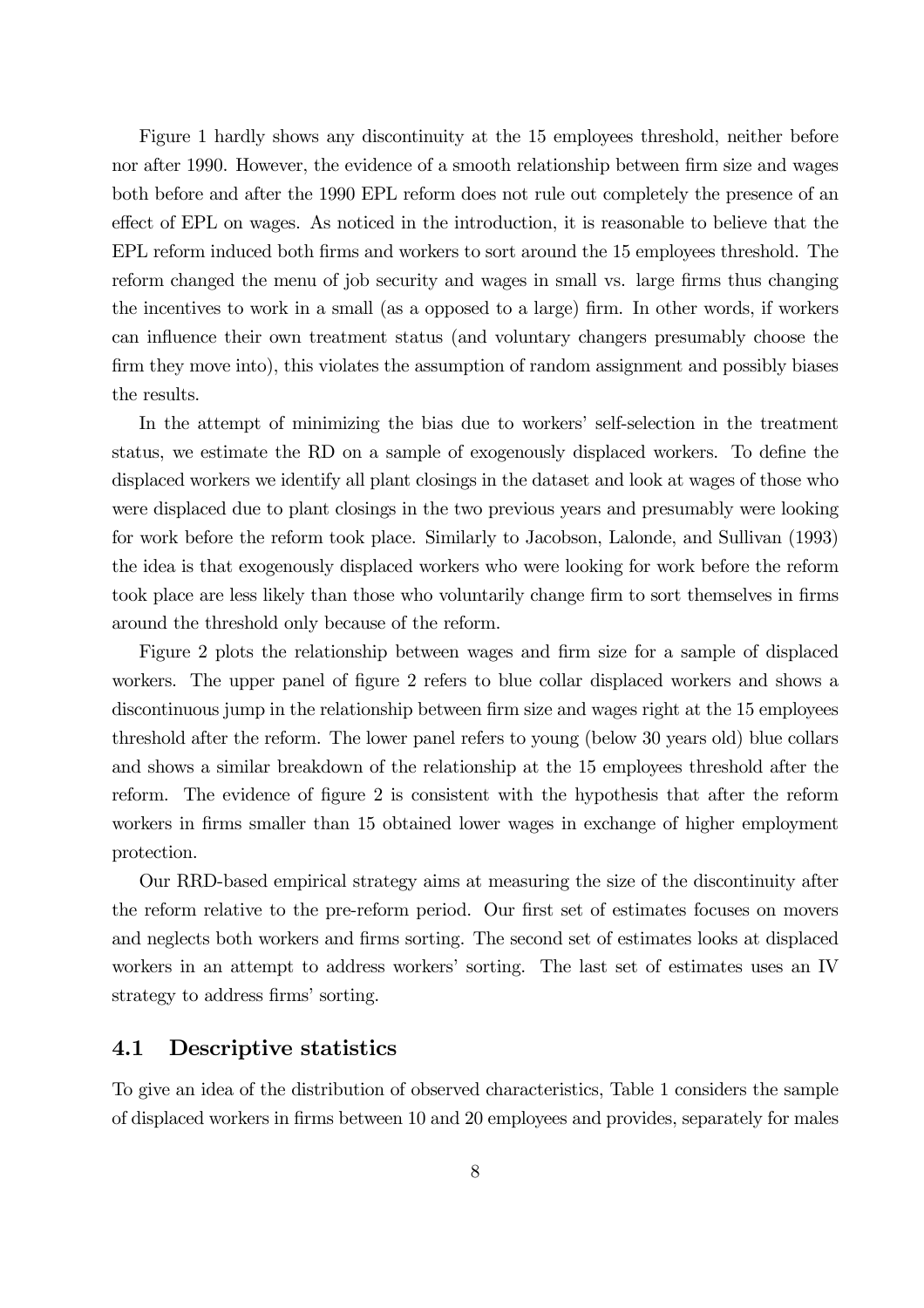

Figure 1: Non parametric prediction of the average log real wage from a weighted local linear regression smoother with bandwith 0.8, estimated separately for each side of 15 employees threshold. Pre-reform period: 1986-1989. Post-reform period: 1991-1994.



Figure 2: Non parametric prediction of the average log real wage from a weighted local linear regression smoother with bandwith 0.8, estimated separately for each side of 15 employees threshold. Pre-reform period: 1986-1989. Post-reform period: 1991-1994.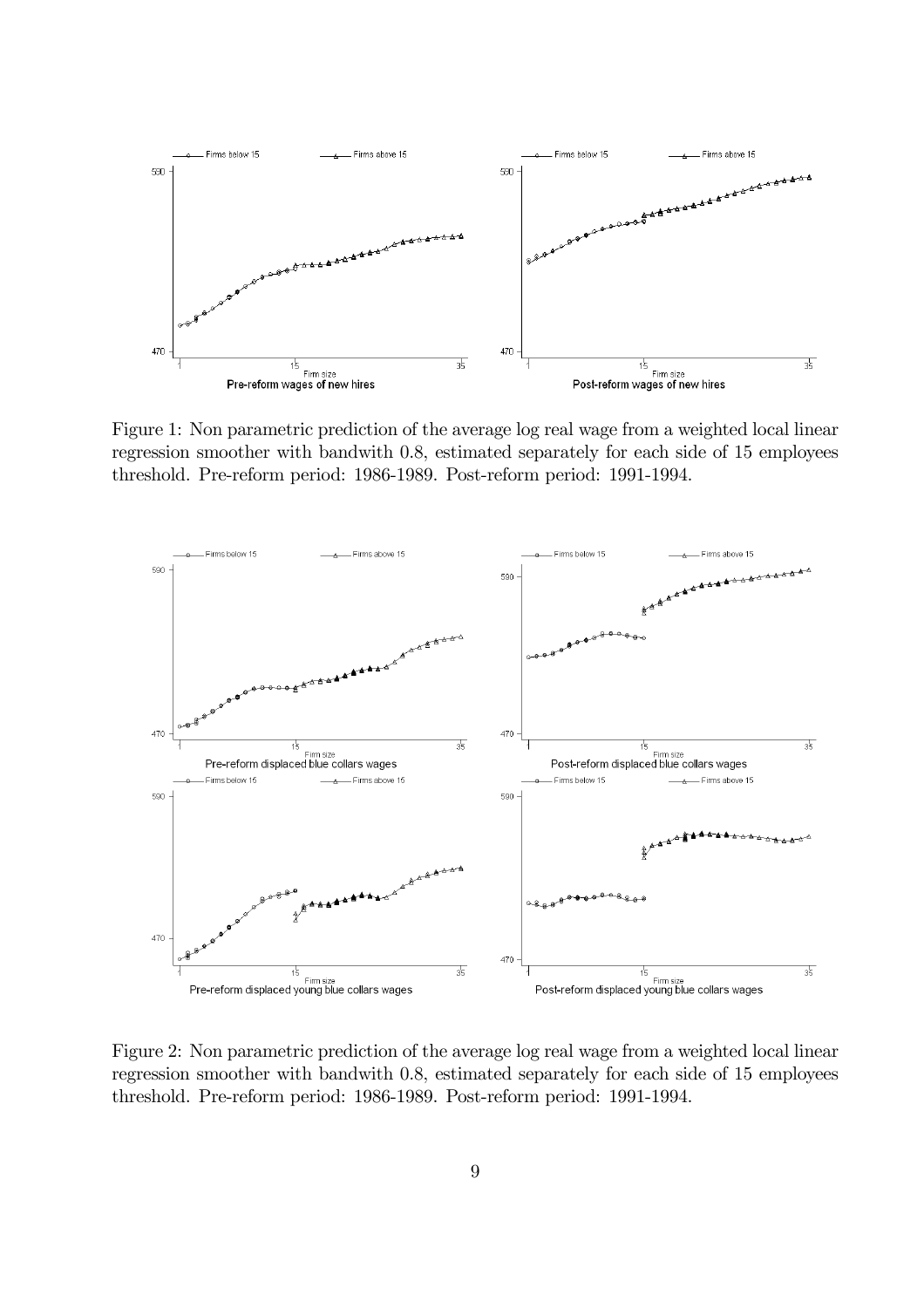and females, descriptive statistics of the covariates for firms above and below the 15 employees threshold before and after the reform. Table 1 shows that the age and the percentage of blue collars in firms above and below the threshold are not significantly different in small and large firms neither before nor after the reform, thus suggesting that the covariates are independent of treatment status, at least around the threshold.

Table 1 also illustrates the difference between the average real wages in small and large firms, before and after the reform. The table pools all years and shows very little difference between small and large firms, both before and after the reform. However, the sample average, even in a narrow neighborhood of the threshold, is in general a biased estimate of the true conditional expectation function at the threshold when the function has non-zero slope. To address this problem we turn to a regression model and estimate the size of the discontinuity including a polynomial approximation. In particular, wages are regressed on polynomials of various orders in firm size separately for each side of the threshold. The next section illustrates the regression model.

#### 4.2 Regression model

The ideal experiment to measure the effect of a change in EPL would have firms and workers exogenously assigned to the treatment status. If this was the case, simple OLS estimates of the following model would deliver the causal effect of EPL on wages:

$$
\log w_{ijt} = \beta' X_{ijt} + \delta_0 Post + \delta_1 D_{jt}^S + \delta_2 (D_{jt}^S \times Post) + u_{ijt}
$$
  
\n
$$
D_{jt}^S = 1 \text{ [firm size } \le 15 \text{ in year } t\text{]}
$$
  
\n
$$
Post = 1 \text{ [year } \ge 1991\text{]}
$$
 (1)

The dependent variable is the (log of the) weekly wage paid to worker i by firm j in year t, and is given by the yearly wage divided by the number of paid weeks. If a worker appears more than once in a given year, a possible event given the administrative nature of our dataset, the wage with the longest spell is selected.

The variable *Post* is a dummy that takes the value of 1 from 1991 and zero otherwise;  $D_j^S$  is a dummy that takes the value of 1 if the worker is employed in a small firm and 0 if the worker is employed in a big firm. The interaction term between the small firm dummy and the post-reform dummy is included to capture the effects of interest. The matrix  $X_{ijt}$  contains a polynomial in firm size for each side of the threshold. In some specifications, baseline covariates are included in the regression to reduce the sampling variability of the estimates. Our most complete specification includes worker characteristics such as a quadratic in age and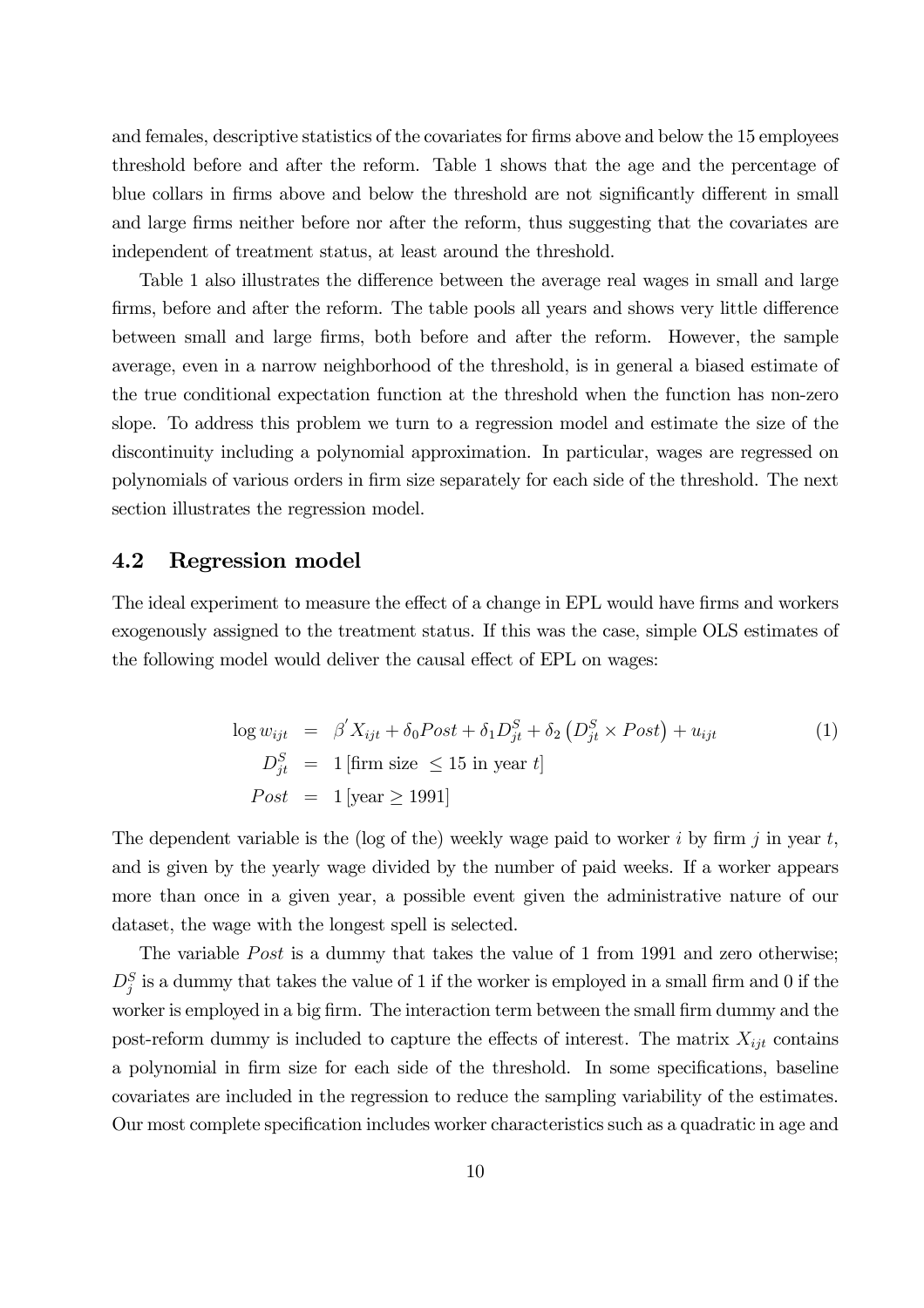occupation (white collar/blue collar dummy); firm characteristics such as the geographical location and industry effects. We also control for time effects.

In any case, if the covariates are independent of treatment status the estimates are expected to be insensitive to the inclusion of those covariates.

#### 4.3 The IV model

The increase in EPL in 1990 applied only to firms with fewer than 15 workers. However it is possible that marginal firms which kept their size just below 15 before the reform to avoid strict EPL rules, increased their size because of the reform. As an instrument for the firm size dummy, we use firm size (above/below 15 employees) in 1989, which is strongly correlated with size in other years but is not affected by the reform. Formally, the IV specification looks as follows:

$$
\log w_{ijt} = \beta' X_{ijt} + \delta_0 Post + \delta_1 D_{jt}^S + \delta_2 \left( D_{jt}^S \times Post \right) + v_{ijt}
$$
 (2)

$$
D_{jt}^{S} = \gamma_0 X_{ijt} + \gamma_1 Post + \gamma_2 D_{j89}^{S} + \nu_{jt}
$$
\n(3)

the instrument being  $D_{j89}^S$  the firm size dummy in 1989.

### 5 The effects of the 1990 reform

#### 5.1 Results on the sample of New Hires

Table 2 reports the coefficients and standard errors of equation (1) estimated on the sample of New Hires. This sample includes all workers starting a new job, coming either from another firm or from outside the sample.

Panel A of Table 2 shows the results for male workers. The effect of interest is captured by the interaction between the post-reform dummy and a dummy for firms under 15 employees. The specifications in columns 1-3 also include a third degree polynomial in firm size for each side of the fifteen employees threshold.<sup>9</sup> Column 1 refers to the full sample. Column 2 and 3 restrict the focus on blue collars and young blue collars. All specifications show no significant effects of the 1990 EPL reform on the average wages of male workers.<sup>10</sup>

Panel B of Table 2 shows the results for female workers. The coefficient of interest is positive and significant on the full sample and on the sample of blue collar workers (Columns 1 and 2). This goes contrary to our hypothesis on the effect of EPL on wages of new entrants. We do not have a good explanation of why this is the case. We speculate that the effect

<sup>&</sup>lt;sup>9</sup>The results carry over to both quadratic and quartic polynomials in firm size.

<sup>&</sup>lt;sup>10</sup>The reported robust standard errors allow for clustering by individual.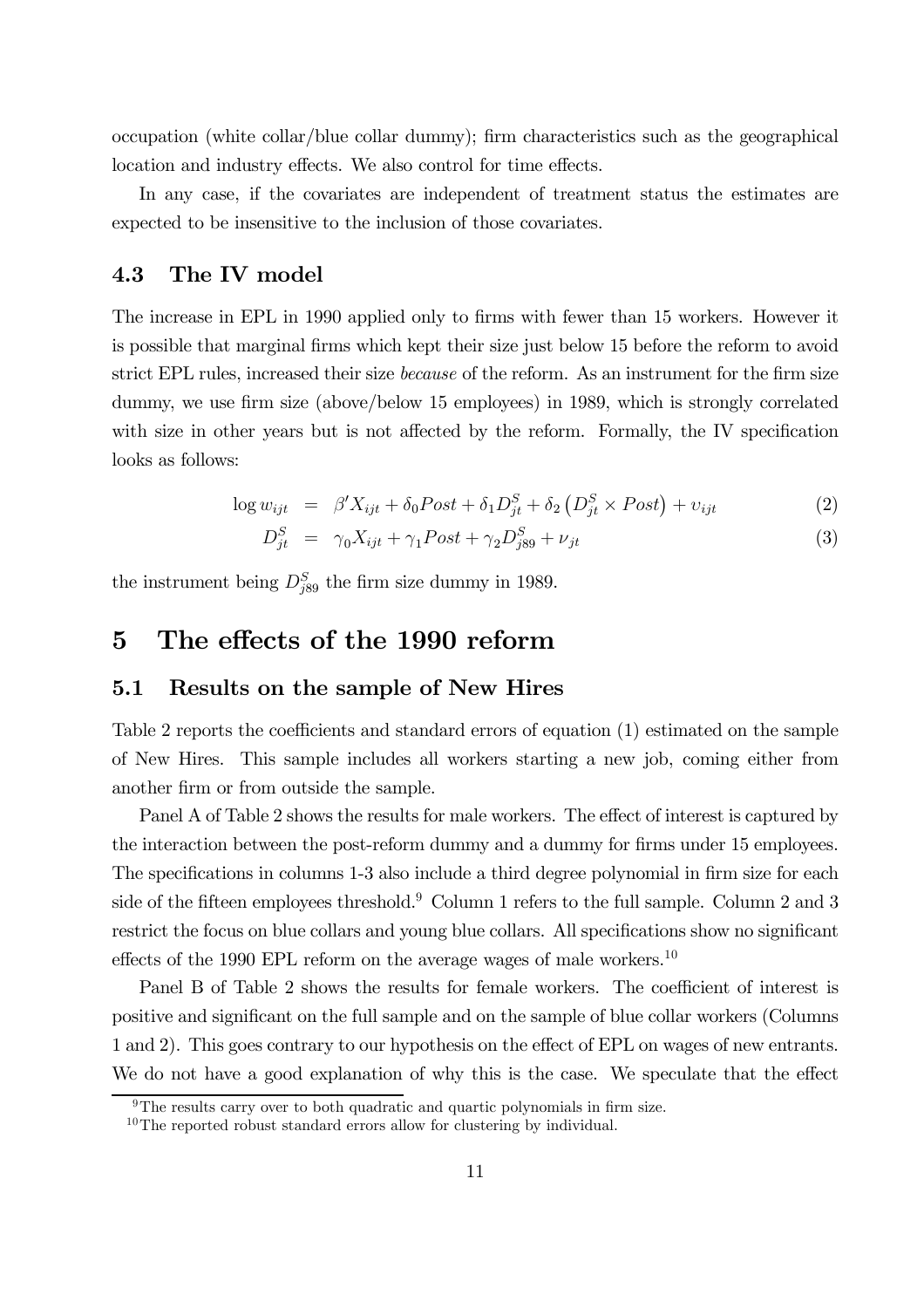of EPL on female wages is more difficult to interpret because of the changes in labor force participation in Italy and because of maternity-related employment decisions.

In any case, we underline that these results are obtained on a sample where the treatment status is unlikely to be exogenous. We focus next on the sample of the displaced where the coefficients on the sample of females will turn out to be no longer significant.

### 5.2 Results on the sample of Displaced Workers

As mentioned above, it is plausible that workers sort themselves into (or out of) the treatment group depending on their preferences on the trade-off between wages and job security. This implies that the treatment status is not exogenous.

In an attempt to control for the sorting of workers, we select a sample of workers exogenously displaced as a consequence of plant closings. Arguably, their allocation in firms below or above the threshold is "more random" than the allocation of those who voluntarily change firms. Table 3 shows the results from OLS estimates. Column 1 provides estimates on the full sample and shows no significant effects neither for males (panel A) nor for females (panel B). In column 2, where baseline covariates (year dummies, sectoral and regional dummies, a quadratic in age and occupation) are added, the results are unchanged. In Column 3 and 4 a negative and significant effect of the reform on blue collar wages appears for males (Panel A). The point estimate lies around 3% and is robust to the inclusion of covariates. No effect appears for females (Panel B). Finally, columns 5 and 6 consider the subsample of young (below 30 years old) blue collars and show that average male wages decreased in small relative to large firms after the reform by more than 7%. Again, wages of young blue collar females do not show significant effects.

#### 5.2.1 IV results

Self-selection into the treatment status may also affect firms: marginal firms, which kept their size just below 15 before the reform, may decide to cross the 15 employees threshold because of the change in EPL. To control also for the sorting of firms, we instrument the treatment status (the dummy firm size lower than 15 employees) using firm size in 1989, when the reform was not in place and was arguably unexpected.

Table 4 reports the coefficients and standard errors obtained from the estimation of equations (2) and (3) estimated on the sample of displaced workers. Regarding males (Panel A), we find a negative and significant effect of the reform on the full sample (column 1), the subsample of blue collars (column 2) and the subsample of young blue collars (column 3). The point estimates range from 6.7% to around 10%. As to females, a negative and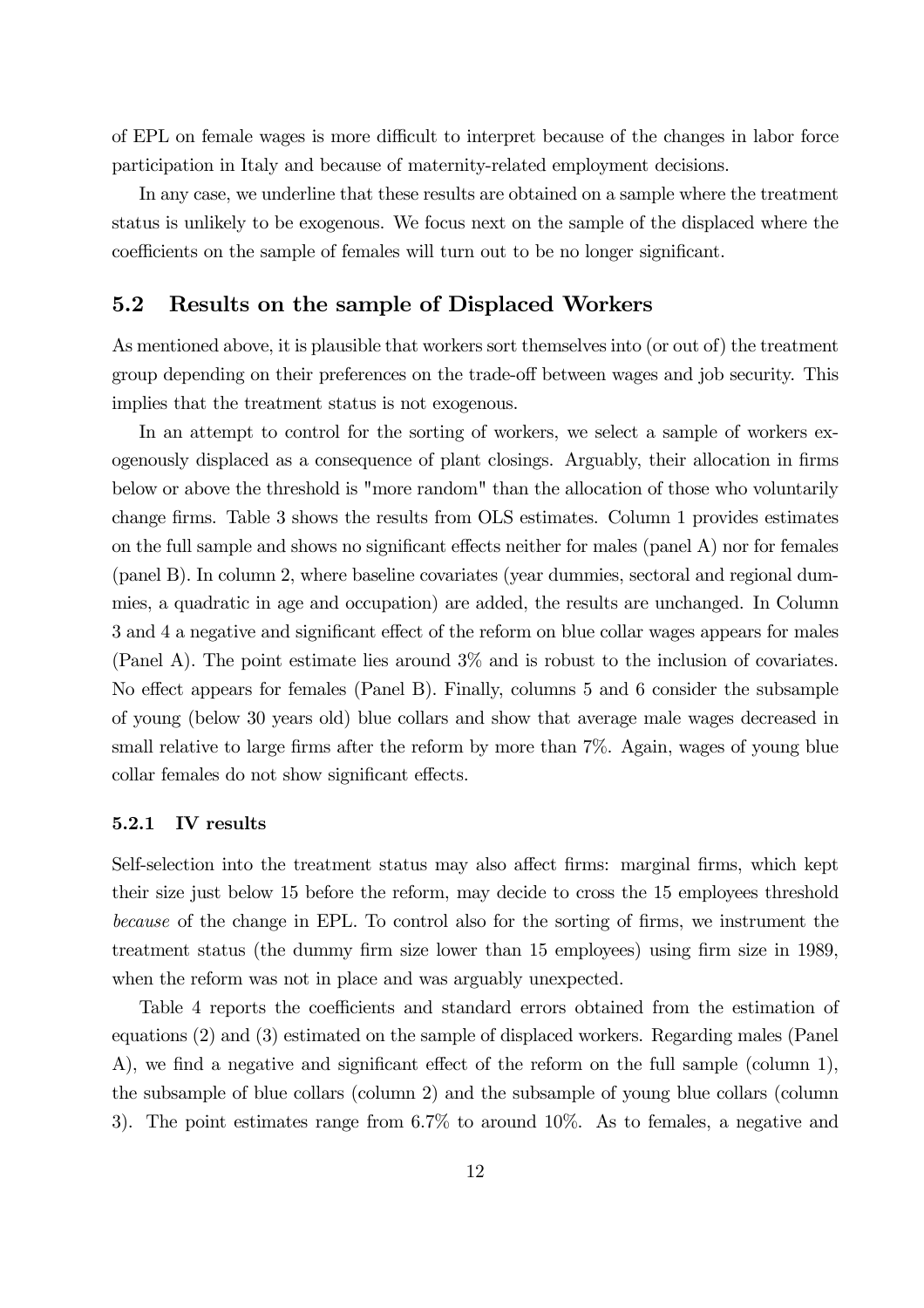significant effect of about 5% appears only in the subsample of blue collars (Panel B, column 2).

These findings may be nicely interpreted within the Lazear's neutrality framework. In an insider-outsider wage framework, one can think of workers as Outsiders with no job security provisions in the first period and then Insiders entitled with job security provisions. In this framework steady state wages take the following form (Garibaldi and Violante 2005):

$$
w_o = \beta p + (1 - \beta) rU - \lambda S
$$
  

$$
w_i = \beta p + (1 - \beta) rU + rS
$$

where  $w_i$ , for  $j \in \{i, o\}$ , denotes, respectively, the wage of the insiders and the wage of the outsiders, p is productivity, rU the worker outside option and  $\beta$  the bargaining power of the worker. The outsider status lasts for  $\frac{1}{\lambda}$  periods. Reducing appropriately the outsider wage, the firm can make the worker pre-pay entirely the severance payment S. As an insider, the worker will earn interest on the principal held by the firm and upon separation he will receive the principal back. Given risk neutrality this scheme has no distributive effects.

However, along the transition that follows a reform introducing firing costs, insider wages are not affected by  $S$  and the scheme does have distributive effects. We should expect that entry wages are negatively affected by an increase in EPL while insider wages are unaffected. This theoretical prediction is also reinforced by the fact that in Italy collective bargaining agreements, though binding for both insiders and outsiders, arguably leave larger room for individual bargaining at the entry stage rather than at a later one.<sup>11</sup>

### 6 Conclusion

The Lazear bonding critique predicts that, in absence of contractual or market frictions, a firm can undo a government-mandated transfer (severance payment) reducing the wages of new entrants by an amount equal to the expected increase in the future transfer. We provide evidence of the impact of changes in dismissal costs on average wages using a reform of EPL in Italy which increased severance payments after 1990 for firms with fewer than 15 employees relative to larger firms.

If workers and firms are exogenously assigned to the treatment status, a Regression Discontinuity Design will identify the causal effect of EPL on wages measuring the difference between wages in small and large firms around the threshold before and after the reform. However the results may be biased if firms and workers sort around the fifteen employees

<sup>&</sup>lt;sup>11</sup>For details on collective bargaining agreements in Italy see Dell'Aringa and Lucifora (1994).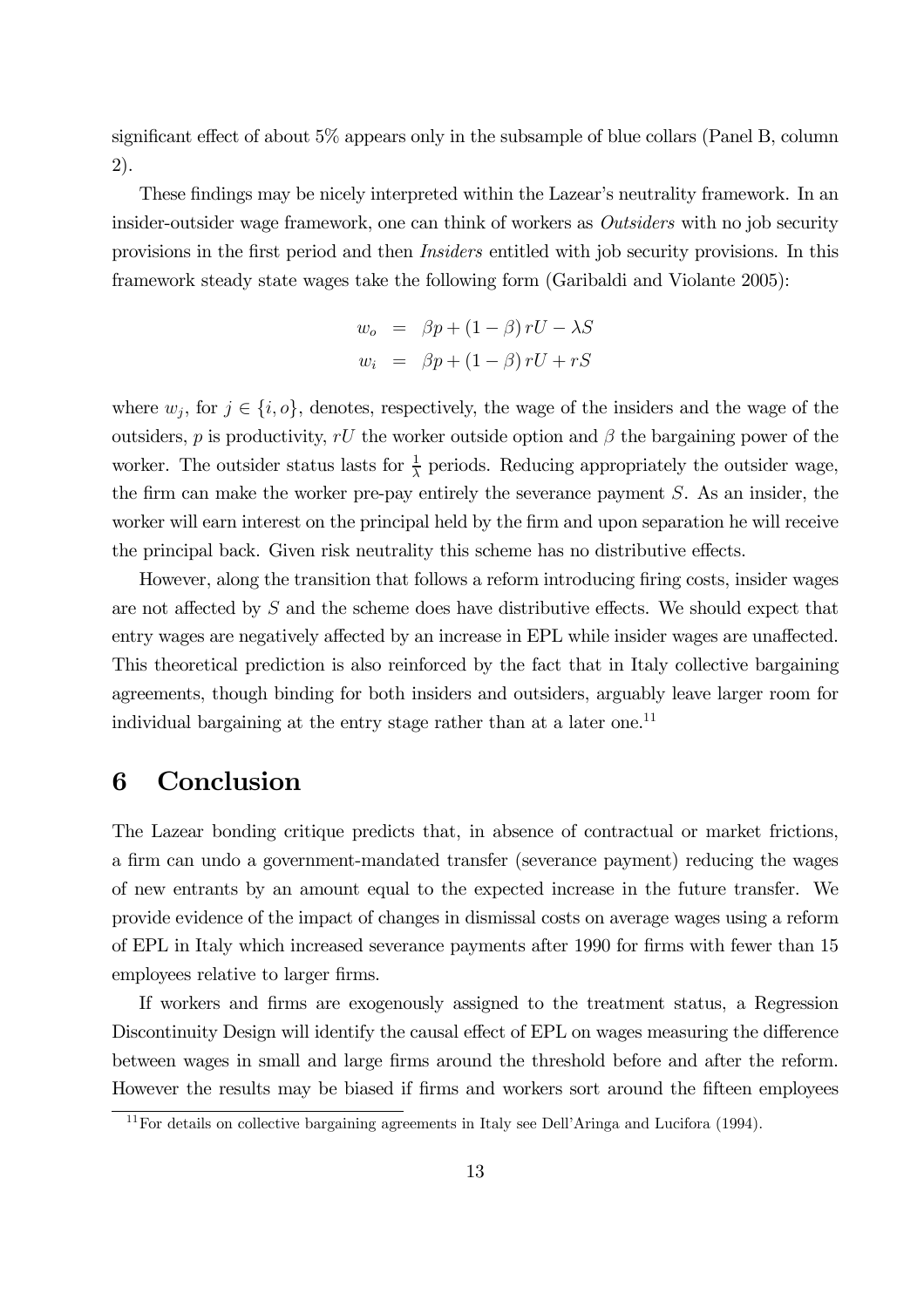threshold. The direction of the sorting of firms around the threshold following the EPL increase should be in principle clear. The increase in EPL in 1990 applied only to firms with fewer than 15 workers, thus closing the gap in employer protection provision between firms below and above the 15 employees threshold. This may have induced firms, which kept their size marginally below the threshold to avoid expensive EPL, to increase their size above 15. Unlike firms, the key mechanisms determining the sorting of workers are more complex. In general workers' choices for firms below or above the threshold will depend on their preferences for the mix of EPL and wages prevalent in small rather than big firms and on a host of unobserved characteristics of firms and workers.

We address workers sorting by considering a sample of workers exogenously displaced due to plant closings, and firm sorting by instrumenting the treatment status using firm size prior to the reform. We find that average wages of male workers in firms below 15 employees declined by around 6.7% because of the 1990 EPL reform.

These estimates suggest that the wage cuts do not undo the effect of EPL completely. The present discounted value of the expected firing cost for a worker with a (residual) tenure of  $T = 8$  years is given by  $w \times \text{firing cost} \times \left(\frac{1}{1+r}\right)^{T}$ .<sup>12</sup> The wage effect of EPL, i.e. the estimated reduction of the entry wage due to the increase in EPL  $w \times 12 \times 0.067$ . Thus, if  $r = 0.03$ and, on average, the number of monthly wages paid as firing costs is equal to 4, the ratio of the wage cuts due to EPL to expected firing cost is given by:  $\frac{0.067 \times 12}{(1 - v^2)^2}$  $4\times(\frac{1}{1.03})$  $\frac{2}{8}$  = 0.254. In other words, our estimates suggest that as much as  $25\%$  of the firing cost is shifted onto a lower wage.13

### References

- [1] Bertola, Giuseppe, (1990), Job Security, Employment, and Wages, European Economic Review, 54(4): 851-79.
- [2] Bertola, Giuseppe and Richard Rogerson, (1997), Institutions and labour Reallocation, European Economic Review, Vol. 41, n6, June, 1147-71.
- [3] Boeri, Tito and Juan F. Jimeno, (2003), The Effects of Employment Protection: Learning from Variable Enforcement, CEPR Discussion Paper No. 3926.

 $12w$  denotes the monthly wage; firing cost is the number of monthly wages to be paid as firing costs; r is the interest rate; T is the average residual tenure in the sample, calculated as the end date of the job minus the current date.

<sup>&</sup>lt;sup>13</sup>If the residual tenure is 6 years and the number of monthly wages paid as firing costs is equal to 3, the ratio of the wage cuts due to EPL to expected firing cost is a very similar 24%.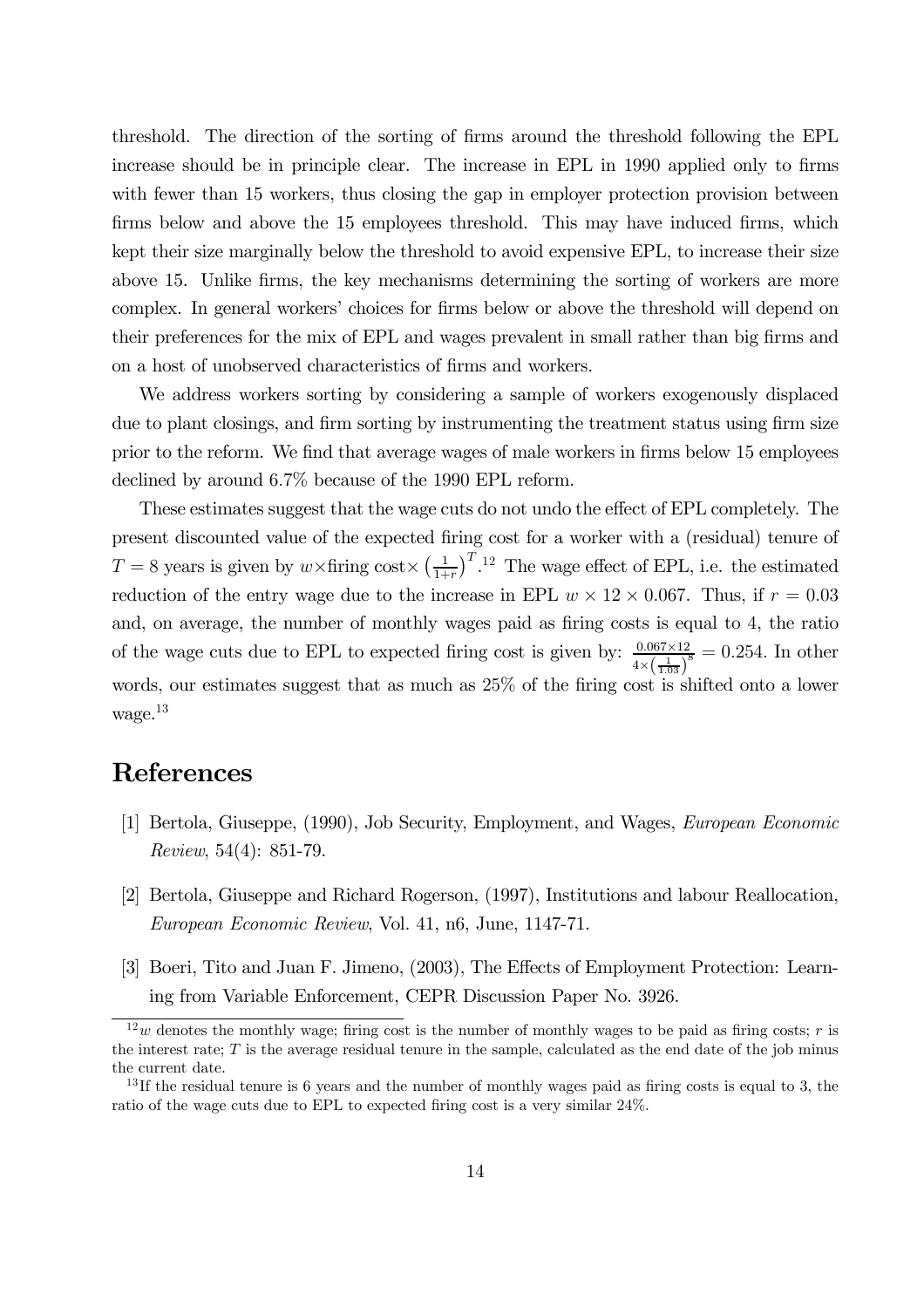- [4] Borgarello, Andrea, Pietro Garibaldi and Lia Pacelli, (2004), Employment Protection Legislation and the Size of Firms, Il Giornale degli Economisti, n. 1, 2004
- [5] Dell'Aringa C. and Claudio Lucifora, (1994), Collective Bargaining and Relative Earnings in Italy, European Journal of Political Economy, Vol.10, 1994, pp.267-88.
- [6] Garibaldi, Pietro and Gianluca Violante (2005), The Employment Effects of Severance Payments with Wage Rigidities, CEPR Discussion Paper No. 4608
- [7] Jacobson, L., L.R. Lalonde, and Daniel Sullivan (1993), Earnings losses of displaced workers, American Economic Review, Vol. 83(4), pp.685:709
- [8] Lazear, Edward (1990), Job Security Provisions and Employment, Quarterly Journal of Economics, 105(3): 699-726.
- [9] Lee, David (2005), Randomized Experiments from Non-random Selection in U.S. House Elections, mimeo, University of Berkeley
- [10] Di Nardo, J. and David Lee (2004), Economic Impacts of Unionization on Private Sector Employers: 1984-2001, NBER WP 10598
- [11] Kugler, Adriana D. and Giovanni Pica (2005), Effects of Employment Protection on Worker and Job Flows: Evidence from the 1990 Italian Reform, CEPR Discussion Paper No. 5256
- [12] Nicoletti, Giuseppe, Stefano Scarpetta and Olivier Boylaud, (2000), Summary Indicators of Product Market Regulation with an Extension to Employment Protection Legislation, OECD WP 226
- [13] OECD, (1999), Employment Outlook, Paris: OECD
- [14] Schivardi, Fabiano, and Roberto Torrini, (2004), Firm Size Distribution And Employment Protection Legislation In Italy, Tema di discussione della Banca d'Italia, n. 504, giugno 2004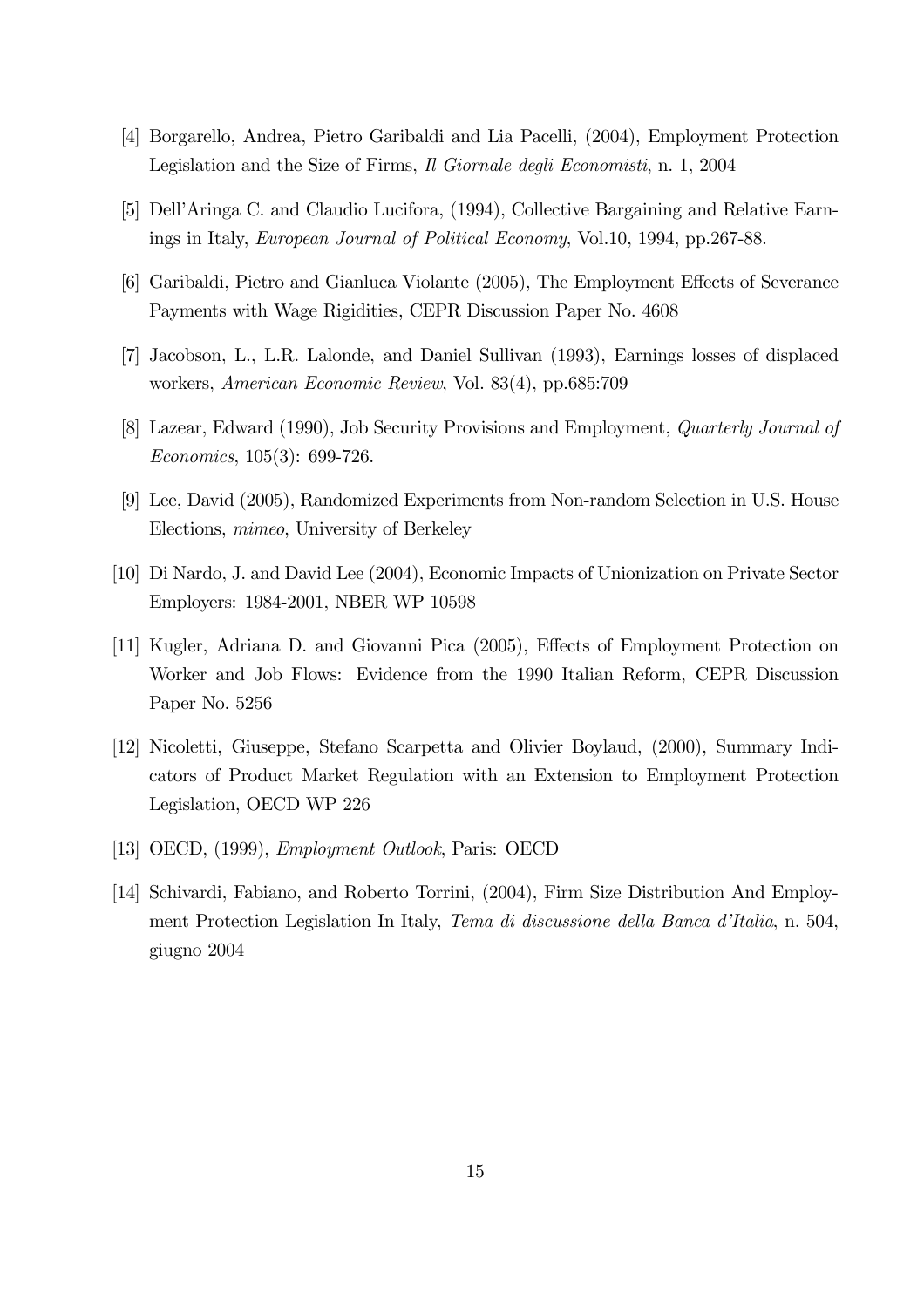|                                    |          | Pre-reform Post-reform<br>Small firms $(10-15)$ | Diff    | Pre-reform Post-reform<br>Large firms $(16-20)$ |                      | Diff    | Diff-in-Diff |
|------------------------------------|----------|-------------------------------------------------|---------|-------------------------------------------------|----------------------|---------|--------------|
|                                    |          |                                                 |         | <b>PANEL A. MALES</b>                           |                      |         |              |
| Average log                        | 6.23     | 6.32                                            | 0.089   | 6.245                                           | 6.361                | 0.115   | 0.026        |
| wage                               | (0.25)   | (0.237)                                         | [0.011] | (0.219)                                         | (0.253)              | [0.013] | [0.017]      |
|                                    | 38.503   | 37.69                                           |         | 37.168                                          | 38.604               |         |              |
| Age                                | (10.911) | (10.135)                                        |         | (10.541)                                        | (10.378)             |         |              |
| White collars %                    | 0.118    | 0.14                                            |         | 0.12                                            | 0.132                |         |              |
|                                    | (0.322)  | (0.347)                                         |         | (0.325)                                         | (0.339)              |         |              |
| Yearly average<br>size of the firm | 12.17    | 12.355                                          |         | 17.809                                          | 17.913               |         |              |
|                                    | (1.708)  | (1.738)                                         |         | (1.34)                                          | (1.457)              |         |              |
| $\boldsymbol{N}$                   | 1002     | 844                                             |         | 832                                             | 560                  |         |              |
|                                    |          |                                                 |         | <b>PANEL B. FEMALES</b>                         |                      |         |              |
|                                    |          |                                                 |         |                                                 |                      |         |              |
| Average log                        | 6.067    | 6.127                                           | 0.060   | 6.075                                           | 6.126                | 0.051   | $-0.009$     |
| wage                               | (0.224)  | (0.258)                                         | [0.014] | (0.216)                                         | (0.211)              | [0.014] | [0.02]       |
| Age                                | 30.961   | 31.411                                          |         | 29.316                                          | 31.625               |         |              |
|                                    | (8.275)  | (7.709)                                         |         | (7.513)                                         | (7.816)              |         |              |
| White collars %                    | 0.231    | 0.284                                           |         | 0.201                                           | 0.219                |         |              |
|                                    | (0.422)  | (0.451)                                         |         | (0.401)                                         | (0.414)              |         |              |
| Yearly average                     | 12.663   | 12.528                                          |         | 17.978                                          | 18.083               |         |              |
| size of the firm                   | (1.678)  | (1.756)                                         |         | (1, 361)                                        | $(1 \overline{A}2A)$ |         |              |

(1.678) (1.756) (1.361) (1.424)

### **Table 1: Descriptive statistics by firm size, before and after the reform. Displaced workers.**

Notes: Standard deviations in parentheses. Standard errors in square brackets.

*N* 641 504 497 411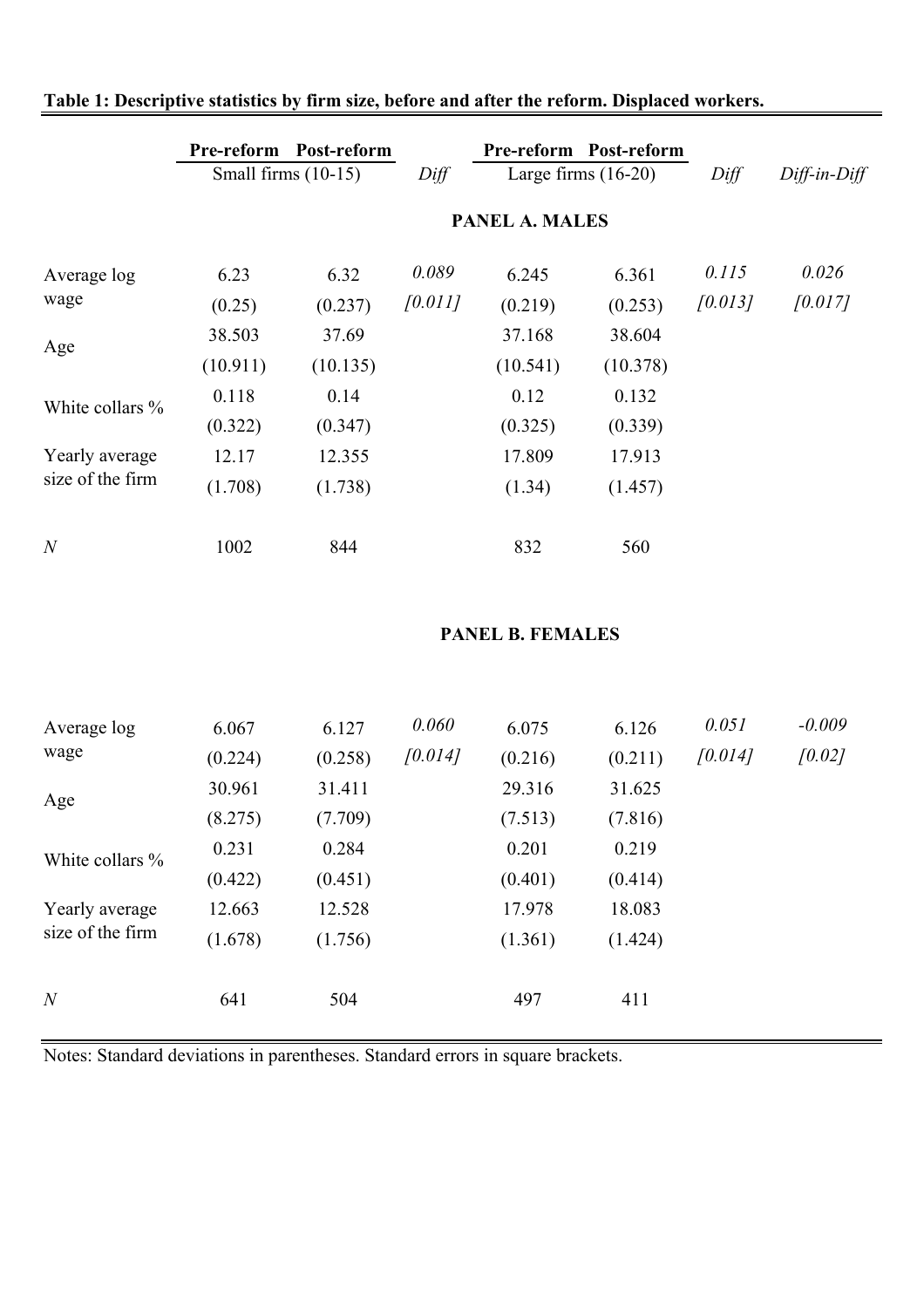|                                | (1)                     | (2)                   | (3)                |
|--------------------------------|-------------------------|-----------------------|--------------------|
| Dependent Variable: log wage   | Full sample             | <b>Blue Collars</b>   | Young Blue Collars |
|                                |                         | <b>PANEL A. MALES</b> |                    |
| Post 1990                      | 0.056                   | 0.052                 | 0.050              |
|                                | (0.004)                 | (0.004)               | (0.004)            |
| Small firms                    | $-3.292$                | $-3.634$              | $-0.404$           |
|                                | (6.829)                 | (6.043)               | (7.376)            |
| Post $1990 \times$ Small firms | 0.003                   | 0.009                 | 0.007              |
|                                | (0.005)                 | (0.004)               | (0.006)            |
| $\overline{N}$                 | 51274                   | 43056                 | 22620              |
|                                | <b>PANEL B. FEMALES</b> |                       |                    |
| Post 1990                      | 0.051                   | 0.034                 | 0.026              |
|                                | (0.004)                 | (0.004)               | (0.004)            |
| Small firms                    | 14.527                  | 7.723                 | 0.483              |
|                                | (6.601)                 | (6.471)               | (6.44)             |
| Post $1990 \times$ Small firms | 0.023                   | 0.009                 | 0.007              |
|                                | (0.005)                 | (0.005)               | (0.005)            |
| $\overline{N}$                 | 35139                   | 23374                 | 16404              |

### **Table 2: New hires in years 1986-1994 (excl. 1990). OLS estimates.**

Notes: Only firms between 10 and 20 workers are included. Robust standard errors in parentheses allow for clustering by individual. All specifications include a third degree polynomial in firm size for each side of the threshold. Young below 30.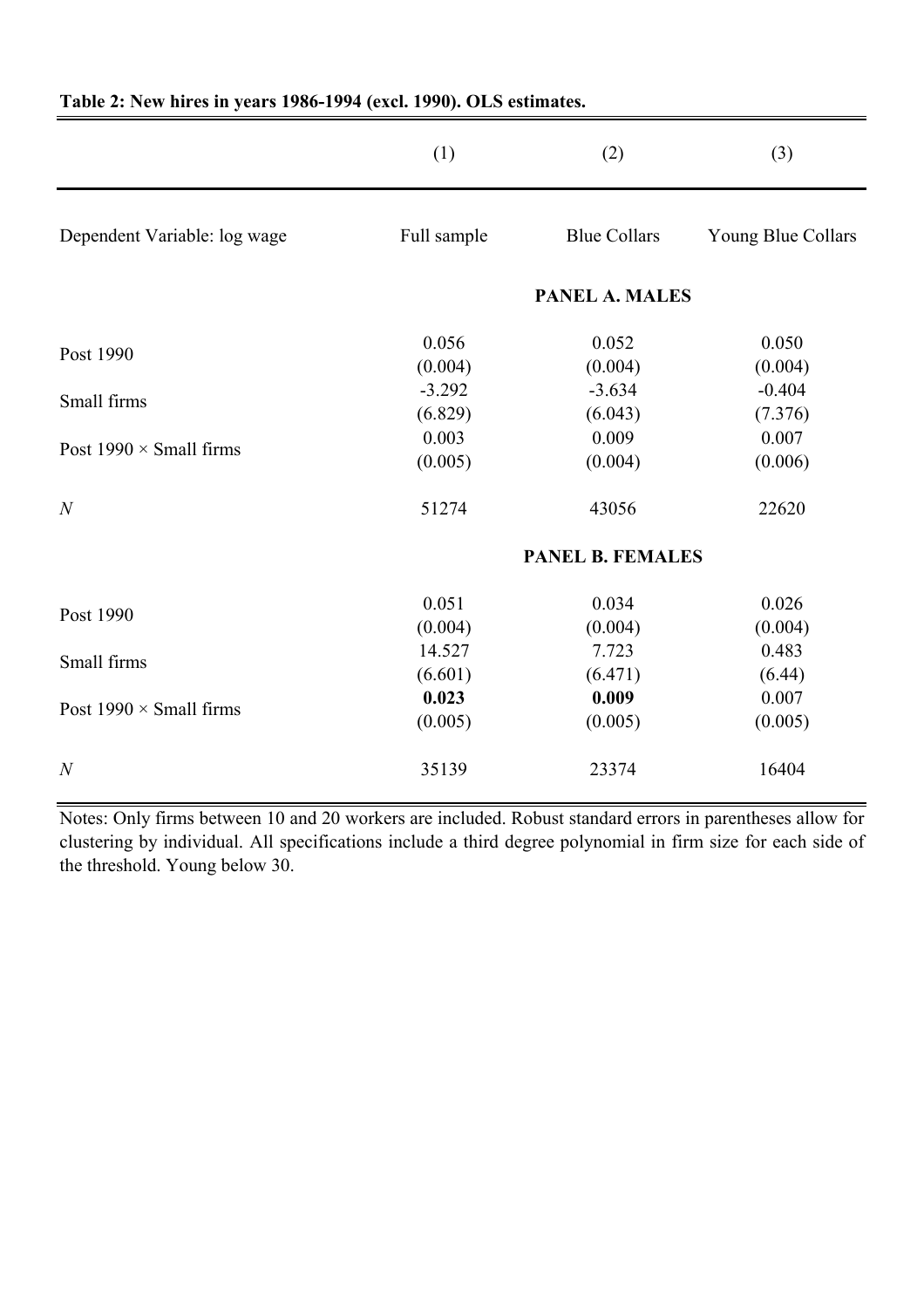|                                | (1)                   | (2)                   | (3)                  | (4)                     | (5)                  | (6)                  |
|--------------------------------|-----------------------|-----------------------|----------------------|-------------------------|----------------------|----------------------|
| Dependent Variable: log wage   |                       | Full sample           |                      | <b>Blue Collars</b>     |                      | Young Blue Collars   |
|                                |                       |                       |                      | PANEL A. MALES          |                      |                      |
| Post 1990                      | 0.118<br>(0.014)      | 0.031<br>(0.019)      | 0.113<br>(0.013)     | 0.031<br>(0.019)        | 0.117<br>(0.029)     | 0.161<br>(0.041)     |
| Small firms                    | $-13.909$<br>(21.275) | $-5.429$<br>(19.135)  | $-5.327$<br>(19.416) | 1.276<br>(19.136)       | $-4.326$<br>(37.868) | 3.051<br>(36.19)     |
| Post $1990 \times$ Small firms | $-0.029$<br>(0.018)   | $-0.025$<br>(0.017)   | $-0.034$<br>(0.017)  | $-0.030$<br>(0.017)     | $-0.098$<br>(0.034)  | $-0.070$<br>(0.031)  |
| $\overline{N}$                 | 3238                  | 3238                  | 2723                 | 2723                    | 708                  | 708                  |
|                                |                       |                       |                      | <b>PANEL B. FEMALES</b> |                      |                      |
| Post 1990                      | 0.052<br>(0.016)      | $-0.009$<br>(0.02)    | 0.023<br>(0.013)     | $-0.005$<br>(0.02)      | 0.018<br>(0.015)     | 0.021<br>(0.026)     |
| Small firms                    | $-32.799$<br>(25.108) | $-29.928$<br>(21.651) | $-4.545$<br>(22.68)  | $-5.368$<br>(22.153)    | $-4.814$<br>(21.586) | $-9.419$<br>(21.929) |
| Post $1990 \times$ Small firms | 0.008<br>(0.022)      | $-0.009$<br>(0.018)   | $-0.004$<br>(0.019)  | $-0.016$<br>(0.018)     | $-0.026$<br>(0.025)  | $-0.043$<br>(0.025)  |
| $\boldsymbol{N}$               | 2053                  | 2053                  | 1520                 | 1520                    | 806                  | 806                  |
| Controls                       | N <sub>O</sub>        | <b>YES</b>            | N <sub>O</sub>       | <b>YES</b>              | N <sub>O</sub>       | <b>YES</b>           |

#### **Table 3: Displaced workers in years 1986-1994 (excl. 1990). OLS estimates**

Notes: Only firms between 10 and 20 workers are included. Robust standard errors in parentheses allow for clustering by individual. All specifications include a third degree polynomial in firm size for each side of the threshold. Young below 30. Controls: year dummies, sectoral and regional dummies, age, age squared, occupation (white collar/blue collar dummy).